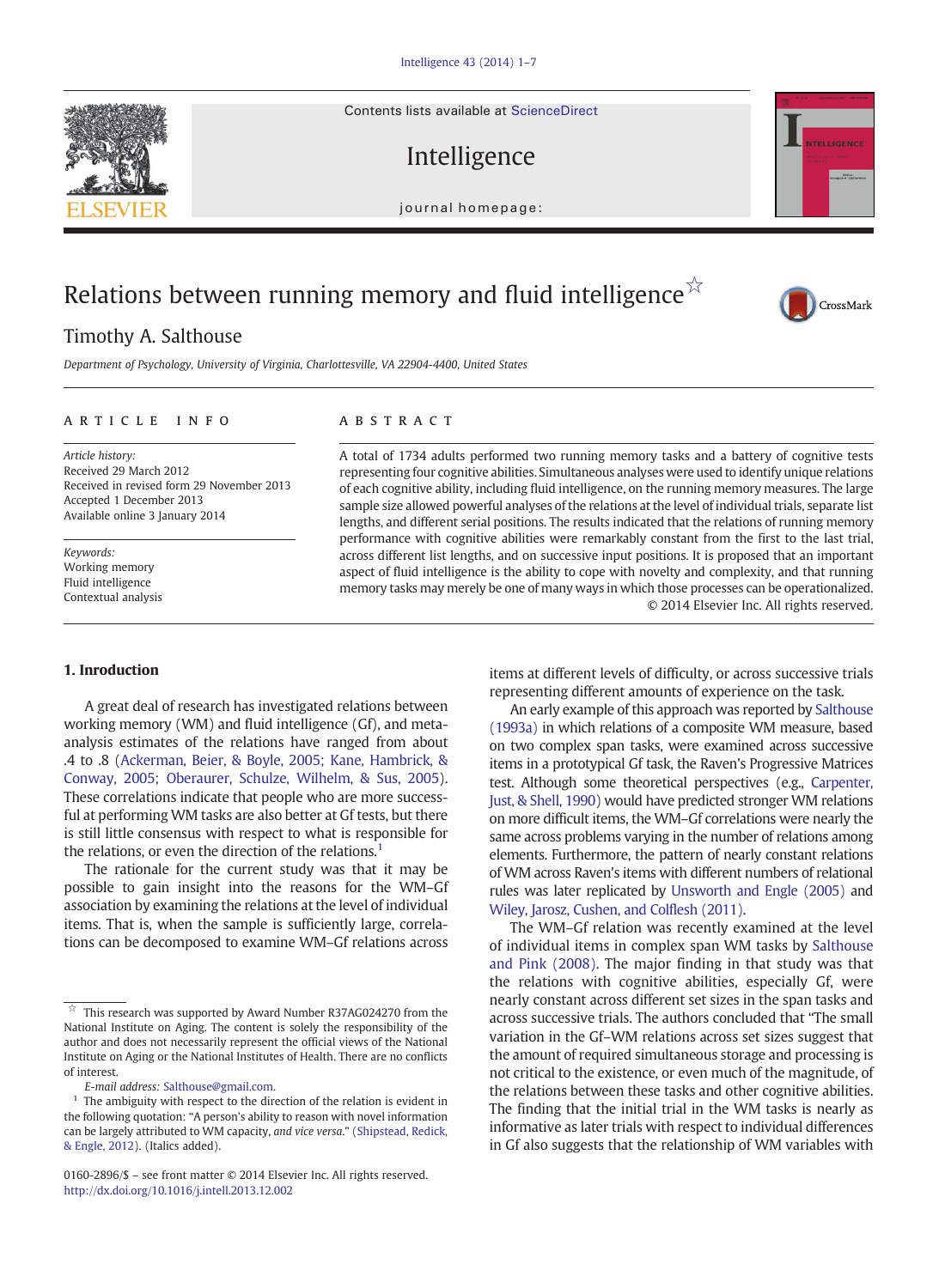Gf apparently does not depend on processes that extend over successive trials, such as within-task learning or the accumulation of proactive interference (p. 369–370)."

These earlier studies indicate that relations at the level of individual items can be very informative in establishing boundary conditions for the WM–Gf relations. However, all of the prior studies assessed WM with complex span tasks, and a primary purpose of the current study was to investigate cognitive ability relations in running memory WM tasks. The tasks in this project were similar to the running memory task introduced by Pollack, Johnson, and Knaff (1959), and can be considered to assess WM because the participant is required to report only the most recent items in a list of unpredictable length, and thus he or she must repeatedly update the status of continuously changing information.

The running memory tasks in the current study involved the presentation of 4 to 12 items, with the participant instructed to report the last four items in the order in which they were presented. Parallel versions of the tasks with verbal (letters) and spatial (dot locations) stimuli were administered to examine the generalizability of the WM–Gf relations with material (spatial information) that may be less amenable to verbal rehearsal than the alphanumeric material often used in running memory tasks. With both types of material, longer lists were expected to be more difficult because more updating of the most recent four items was presumably required. Level of difficulty might also be expected to vary across different input positions if there was a recency benefit for the last input positions.

Many prior studies investigated WM–Gf relations with simple correlations, often involving a single Gf measure. However, there are at least two limitations of this approach. First, single variables seldom exclusively or exhaustively correspond to specific theoretical constructs because not only do they likely include influences from other theoretical constructs, test-specific factors and measurement error, but they typically only reflect a portion of the relevant construct. And second, when a single predictor construct is considered in the analyses all of the shared relations are attributed to that construct, whereas unique contributions of the construct can be determined if multiple constructs are included in the same analysis.

An analytical procedure termed contextual analysis (Salthouse, Pink, & Tucker-Drob, 2008) addresses these concerns by representing each cognitive ability as a latent construct defined by the variance common to between three and four observed variables, and examining relations of several cognitive abilities to the target variable within a single analysis. The contextual analysis model is illustrated in Fig. 1, with observed variables represented as rectangles and latent variables represented as circles. Note that four cognitive abilities, each represented as latent constructs, are simultaneous predictors of the target variable. The relations of greatest interest in this project are the paths indicated by the dotted lines because they indicate the unique influences of the cognitive abilities on the target variable after controlling influences associated with age and the other abilities. Because



Fig. 1. Contextual analysis model used in the analyses of the relations of cognitive abilities to running memory variables. The numbers in the arrows from age are standardized coefficients, and the numbers to the left of the variable names are the standardized loadings of the variables on the cognitive ability constructs.